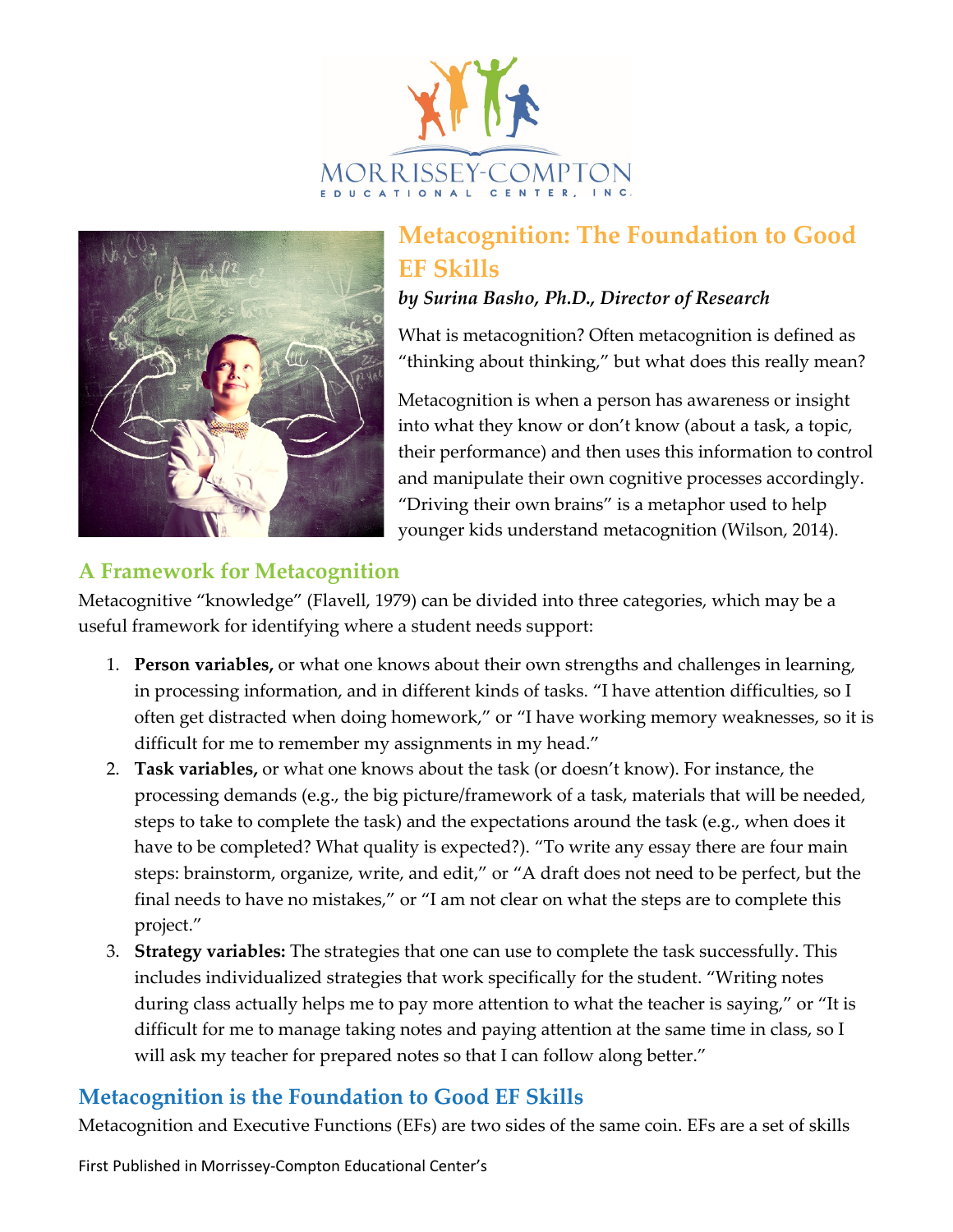that help us manage our cognition (learning), behavior (what we do), and emotions (how we feel) to actively solve problems/situations, complete tasks, and achieve goals. Having good insight into what one knows or doesn't know is the building block for effectively using one's higher-order EF skills.

### **Where does Metacognition Break down for Students with EF Difficulties?**

**Their perception is different:** "I turned in my homework." Many students with EF difficulties perceive or interpret situations differently than people with typically developing EFs. For instance, a student will say they turned in their homework even when they didn't. However, when you have the student go back and think through what happened (i.e., that they brought their homework to school but didn't remember to take it out and turn it in because their teacher didn't ask them to) they perceive that they did it because they remember the part about bringing their homework to school or they thought it wasn't due because the teacher didn't ask for it.

**Cause and effect disconnection:** "I got a C on my test…I don't know why." This is where students with EF difficulties get stuck the most. They can't identify or pinpoint the specific cause. For example, they get their test grade back and they think, "I got a C because I didn't try hard enough" instead of, "I got a C because…my study strategies were not effective, I didn't understand the information as well as I thought I did, I didn't give myself enough time to study for the test," or "I studied the wrong information."

**They do not understand their own cognitive and learning profiles:** "I have ADHD, so what does that really mean?" Many students with EF deficits and co-morbid diagnoses (e.g., ADHD, learning differences, depression, anxiety, etc.) do not fully understand how their differences impact their daily functioning and learning. For instance, if a student has ADHD and EF deficits, they may have difficulty sustaining attention and have working memory (WM) weaknesses. Therefore, when they are in class, they may zone out or get distracted, which leads to missing information presented in class and ultimately not understanding the material. Once a student gains knowledge about their own strengths and challenges they can use this knowledge to build effective strategies.

# **Build Metacognition by Tapping into their Frontal Lobes**

**Ask meta-questions.** These are questions that help the student to think about their thinking. These are not meant to make the student engage in judgments about themselves or to place blame:

- "What strategy could you use to help keep you focused during homework?"
- "Do you think you need a strategy for getting started?"
- "Where are you getting stuck on the assignment?"

**Note:** Some students may not be able to identify the answers to these meta-questions. If this is the case, ask the question and give possible answers that they can choose from.

**Encourage your child to engage in self-monitoring.** This can be a difficult area to approach with students because it can be challenging for them. You can ask, "How do you think your progress is